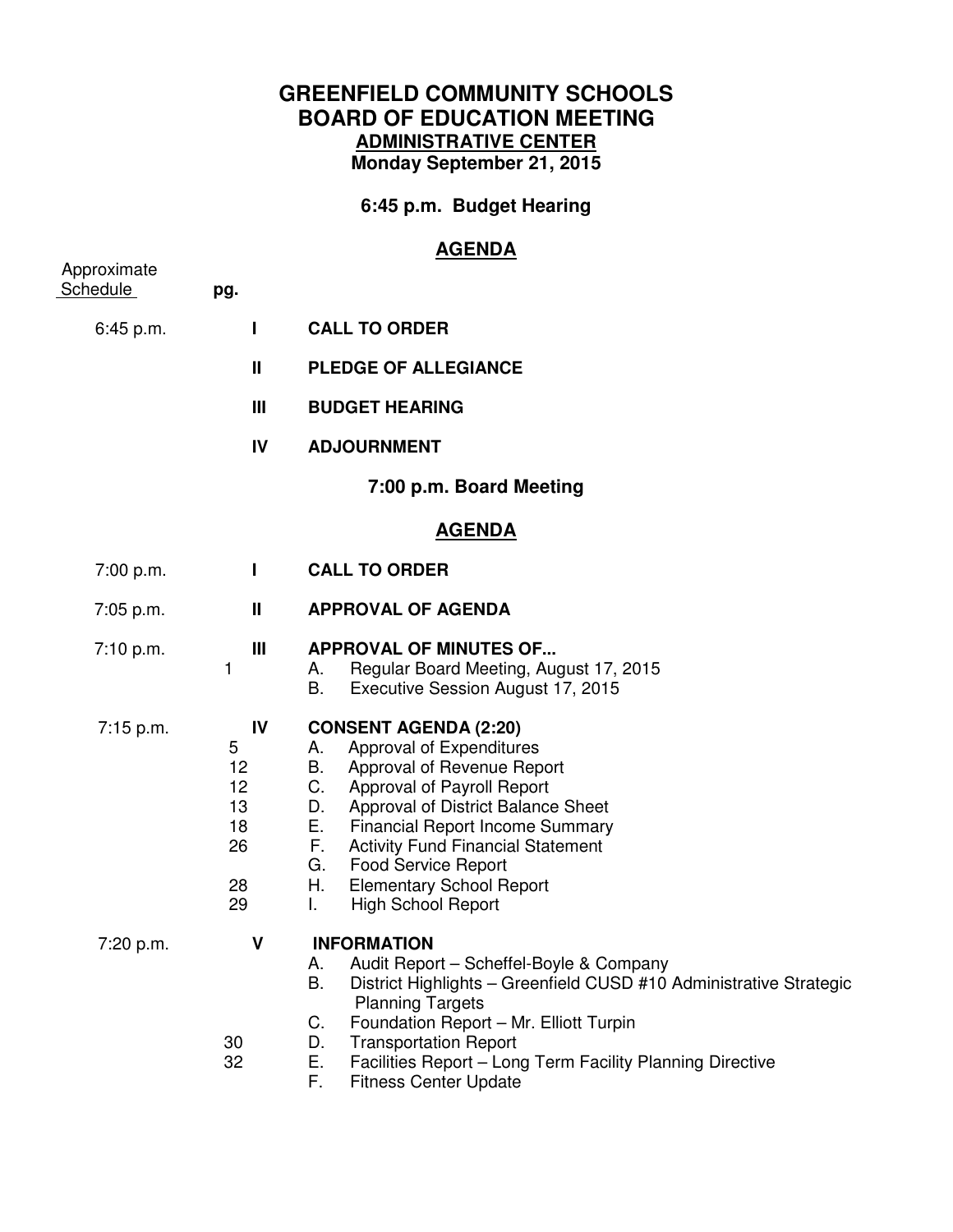- 34 G. Fundraiser Update
- 37 H. Sixth Day Enrollment
- 39 I. Applications for Recognition of Schools
- 44 J. Salary Compensation Report (P.A. 96-0434)
	- K. Personnel:
		- 1. Hire Junior High Boys' Basketball Assistant Coach
	- L. Board Policies: 2:260, 5:50, 7:40, 7:10, 7:310, 7:325, 8:80
- 45 M. Administrator and Teacher Salary and Benefits Report
	- N. Crisis Plan Update
		- O. Hunt Scholarship Applications
- 47 P. County School Facility Sales Tax Resolution
- 48 Q. Early Graduation Requests

## 8:10 p.m. **VI OPPORTUNITY FOR CITIZENS TO SPEAK\*\***

## 8:15 p.m. **VII Executive Session**

 A. For the purpose of considering the appointment, employment, compensation, discipline, performance, or dismissal of specific employees or any other issues that may be properly considered under executive session rules.

### 8:20 p.m. **VIII ACTION ITEMS**

- A. Adopt 2015-2016 Budget
- B Application for Recognition of Schools<br>C. Personnel:
- 51 C. Personnel:
	- 1. Approve Volunteer Fitness Center Monitors –
	- 2. Hire Junior High Boys' Basketball Assistant Coach Seth Shultz
	- D. Resolution providing for the issue of approximately \$100,000 Taxable General Obligation School Bonds, Series 2015, for the purpose of increasing the Working Cash Fund of the District, providing for the levy of a direct annual tax sufficient to pay the principal and interest on said bonds, and authorizing the sale of said bonds to the purchaser thereof.
	- E. Appoint Resolutions Delegate
	- F. Consideration and Action upon Facilities Report Long Range Facility Planning Directive
	- G. Consideration and action upon Hunt Scholarship applications
	- H. County School Facility Sales Tax Resolution
	- I. Consideration and Action upon Early Graduation Requests

### 8:30 p.m. **IX CORRESPONDENCE –** None

### **X OTHER BUSINESS**

### **ANNOUNCEMENTS:**

Tuesday, Sept. 22—Elementary Open House 6:00-7:00 p.m.

Friday, Sept. 25—Early Dismissal-1:45-Elem, 1:55-HS

3:00-Homecoming Parade@ NW

7:30-Homecoming Football vs. North Greene @ NW